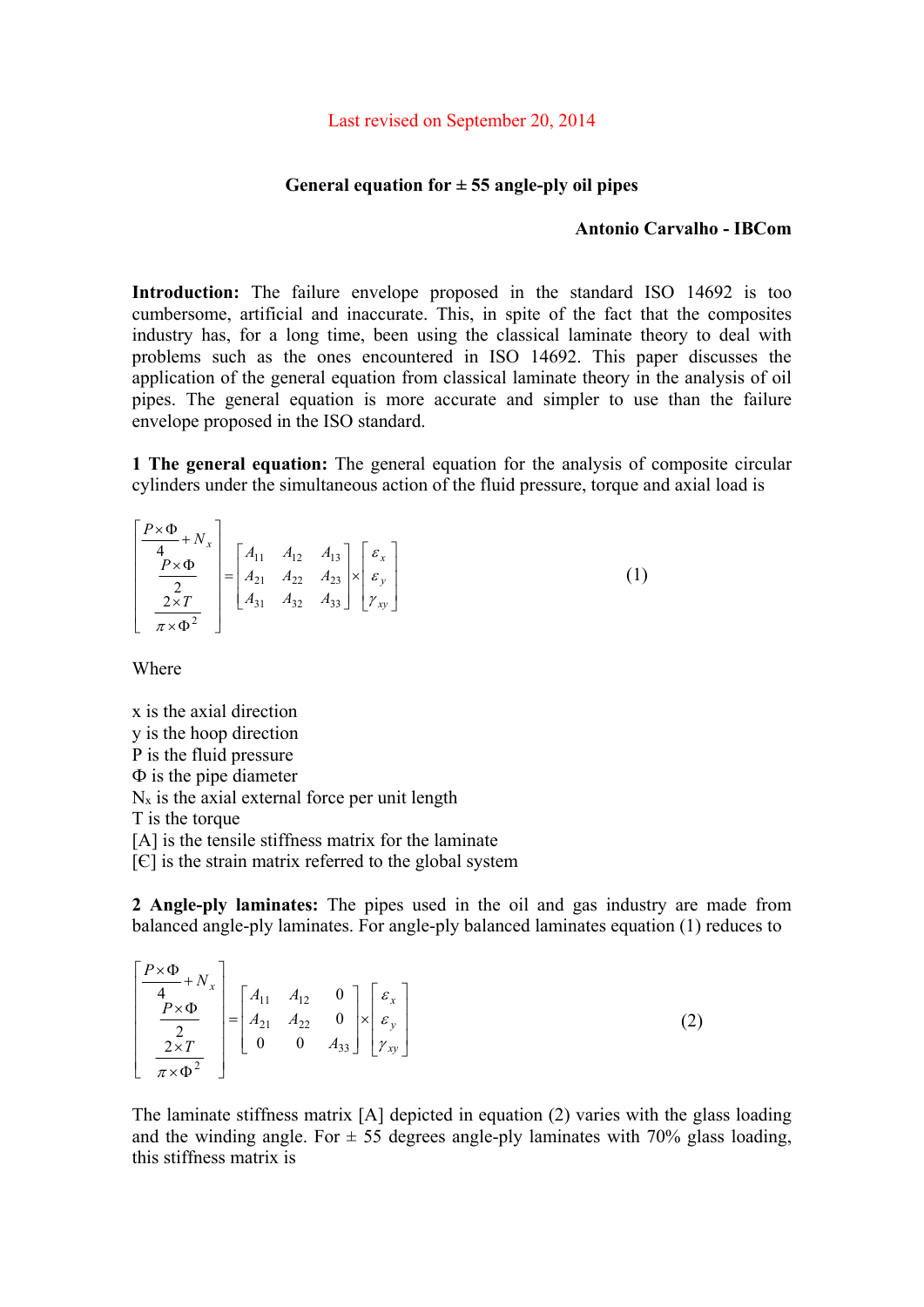$$
[A] = \begin{bmatrix} 132470 & 96220 & 0 \\ 96220 & 235070 & 0 \\ 0 & 0 & 101220 \end{bmatrix} \times [t]
$$

In the above, "t" is the total laminate thickness. The matrix  $[A]$  is expressed in kg/cm<sup>2</sup>. Entering this matrix  $[A]$  in  $(2)$  we obtain

$$
\begin{bmatrix} \frac{P \times \Phi}{4} + N_x \\ \frac{P \times \Phi}{2} \\ \frac{2 \times T}{\pi \times \Phi^2} \end{bmatrix} = \begin{bmatrix} 132470 & 96220 & 0 \\ 96220 & 235070 & 0 \\ 0 & 0 & 101220 \end{bmatrix} \times [t] \times \begin{bmatrix} \varepsilon_x \\ \varepsilon_y \\ \gamma_{xy} \end{bmatrix}
$$
(3)

Dividing through by the laminate thickness "t" we obtain equation (3A), which is equation (3) expressed in terms of stresses

$$
\begin{bmatrix} P \times \Phi \\ \hline 4 \times t \\ \hline 2 \times \Phi \\ \hline 2 \times T \\ \hline \pi \times \Phi^2 \times t \end{bmatrix} = \begin{bmatrix} 132470 & 96220 & 0 \\ 96220 & 235070 & 0 \\ 0 & 0 & 101220 \end{bmatrix} \times \begin{bmatrix} \varepsilon_x \\ \varepsilon_y \\ \gamma_{xy} \end{bmatrix} \tag{3A}
$$

Equation (3A) links the pressure, torque and axial stress with the global axial, hoop and shear strains. The stiffness matrix in equation (3A) is valid for  $\pm$  55 angle-ply laminates with a glass loading of 70%.

*Note: The stiffness matrix [A] is expressed in kg/cm<sup>2</sup>. Therefore both the pressure and the stresses in equation (3A) should be expressed in kg/cm<sup>2</sup> as well.* 

**3 Strain analysis:** The analysis of composite pipes is best done using laminate failure strains, instead of laminate strengths. The reasons for the use of strains in place of stresses are:

1 – The failure strains are not affected by Poisson effects. The failure envelope for strains is rectangular, not elliptical as for strengths.

2 – Unlike strengths, the failure strains are basic lamina properties that do not vary with the laminate construction.

Equation (3A) solved for strains gives

$$
\begin{bmatrix} \varepsilon_{x} \\ \varepsilon_{y} \\ \gamma_{xy} \end{bmatrix} = \begin{bmatrix} 132470 & 96220 & 0 \\ 96220 & 235070 & 0 \\ 0 & 0 & 101220 \end{bmatrix}^{-1} \times \begin{bmatrix} \frac{P \times \Phi}{4 \times t} + \sigma_{x} \\ \frac{P \times \Phi}{2 \times t} \\ \frac{2 \times T}{\pi \times \Phi^{2} \times t} \end{bmatrix}
$$
(4)

Which, upon inversion of matrix [A] becomes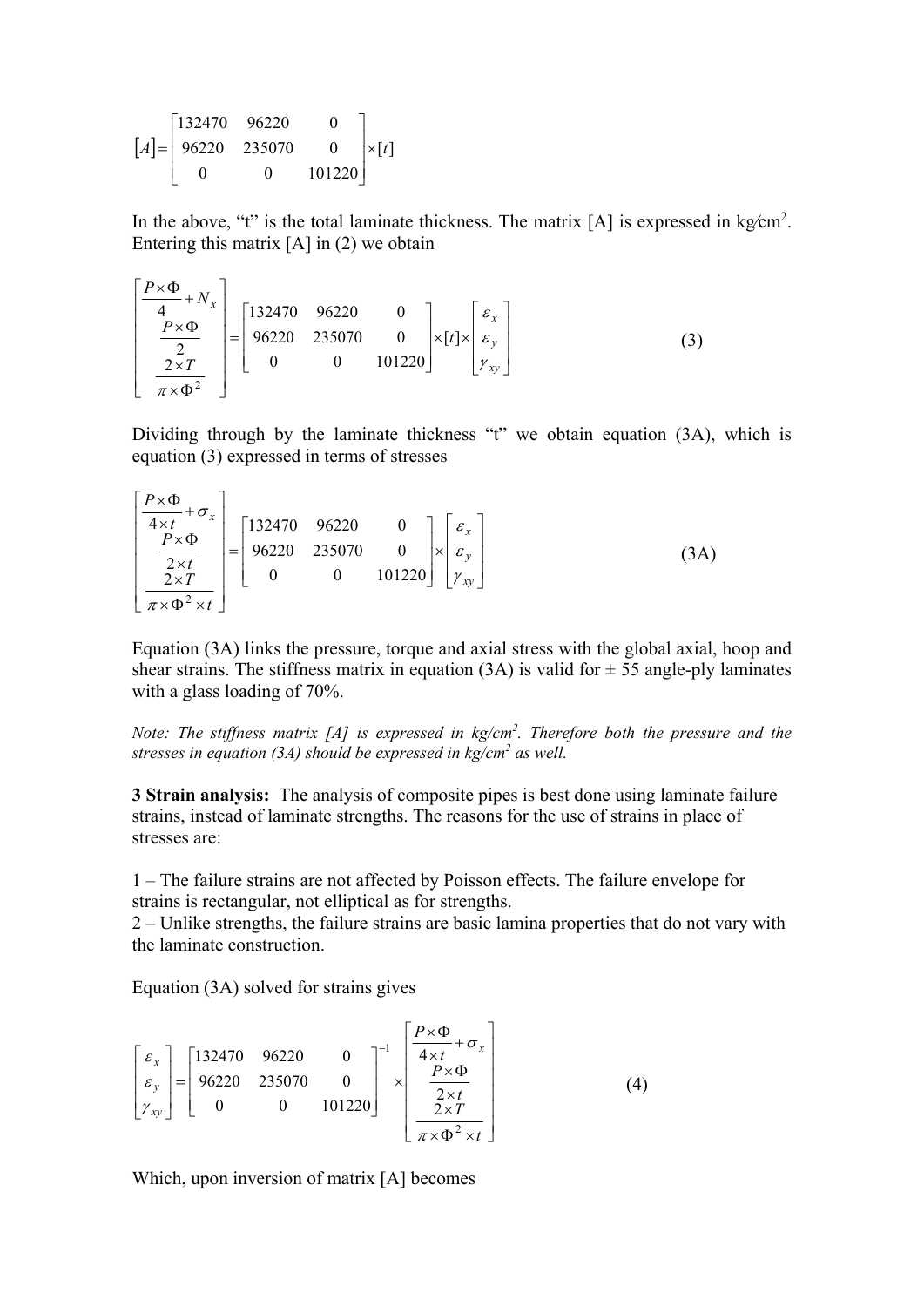$$
\begin{bmatrix} \varepsilon_x \\ \varepsilon_y \\ \gamma_{xy} \end{bmatrix} = \begin{bmatrix} 1.07 & -0.44 & 0 \\ -0.44 & 0.61 & 0 \\ 0 & 0 & 0.99 \end{bmatrix} \times \begin{bmatrix} \varepsilon_x \Phi + \sigma_x \\ \frac{4 \times t}{2 \times \Phi} \\ \frac{2 \times T}{\pi \times \Phi^2 \times t} \end{bmatrix}
$$
(4A)

The strains in equation (4A) are referred to the global system " $x - y$ " of the pipe, where "x" is the axial direction and "y" the hoop direction. The analysis of composite laminates requires the rotation of the global strains to the local  $1 - 2$  frames. We therefore rotate the strains from the global " $x - y$ " system to the local "1 – 2" system, where "1" is in the fiber direction and "2" is in the direction transverse to the fibers.

The strains in the local system " $1 - 2$ " are

$$
\begin{bmatrix} \varepsilon_1 \\ \varepsilon_2 \\ \frac{1}{2}\gamma_{12} \end{bmatrix} = \begin{bmatrix} 0,33 & 0,67 & \pm 0,94 \\ 0,67 & 0,33 & \mp 0,94 \\ \mp 0,47 & \pm 0,47 & -0,34 \end{bmatrix} \times \begin{bmatrix} \varepsilon_x \\ \varepsilon_y \\ \frac{1}{2}\gamma_{xy} \end{bmatrix}
$$

The above equation is valid for angle-laminates with  $\pm$  55 degrees winding angles. The rotation of the strains from the global " $x - y$ " system to the local "1 – 2" system gives

$$
\begin{bmatrix} \varepsilon_1 \\ \varepsilon_2 \\ 1/2 \gamma_{12} \end{bmatrix} = \begin{bmatrix} 0,33 & 0,67 & \pm 0,94 \\ 0,67 & 0,33 & \mp 0,94 \\ \mp 0,47 & \pm 0,47 & -0,34 \end{bmatrix} \times \begin{bmatrix} 1,07 & -0,44 & 0 \\ -0,44 & 0,61 & 0 \\ 0 & 0 & 1/2 \times 0,99 \end{bmatrix} \times \begin{bmatrix} p \times \Phi \\ \frac{4 \times t}{4 \times 0} + \sigma_x \\ \frac{2 \times t}{2 \times 0} \\ \frac{2 \times r}{\pi \times \Phi^2 \times t} \end{bmatrix}
$$

$$
\begin{bmatrix} \varepsilon_1 \\ \varepsilon_2 \\ 1/\sqrt{2 \gamma_{12}} \end{bmatrix} = \begin{bmatrix} 0,06 & 0,26 & \pm 0,47 \\ 0,57 & -0,09 & \mp 0,47 \\ \mp 0,71 & \pm 0,50 & -0,17 \end{bmatrix} \times \begin{bmatrix} P \times \Phi \\ \frac{4 \times t}{4 \times t} + \sigma_x \\ \frac{P \times \Phi}{2 \times t} \\ \frac{2 \times T}{\pi \times \Phi^2 \times t} \end{bmatrix}
$$

$$
\begin{bmatrix} \varepsilon_1 \\ \varepsilon_2 \\ \gamma_{12} \end{bmatrix} = \begin{bmatrix} 0,06 & 0,26 & \pm 0,47 \\ 0,57 & -0,09 & \mp 0,47 \\ \mp 1,42 & \pm 1,00 & -0,34 \end{bmatrix} \times \begin{bmatrix} p \times \Phi \\ \frac{4 \times t}{4 \times \Phi} + \sigma_x \\ \frac{P \times \Phi}{2 \times T} \\ \frac{2 \times T}{\pi \times \Phi^2 \times t} \end{bmatrix}
$$
(5)

Equation (5) gives the strains in the local system " $1 - 2$ " as a function of the external loading. We recall that in equation  $(5)$ :

*P is the fluid pressure. Ф is the pipe diameter t is the total wall thickness*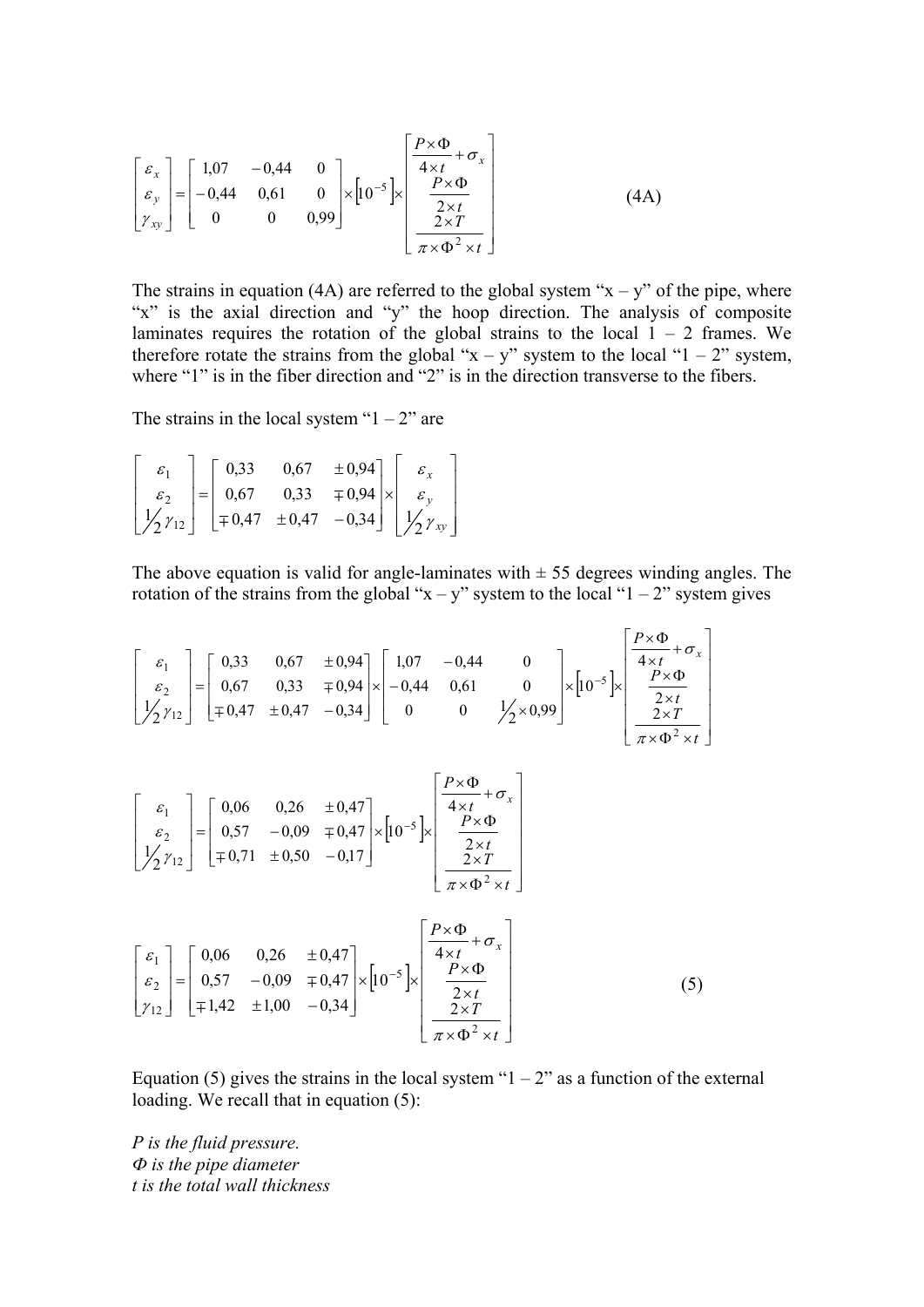$\sigma_r$  *is the external axial mean tensile stress T is the applied external torque.* 

Equation  $(5)$  can solve **all structural problems related to**  $\pm$  **55 composite pipes**. Equation (5) is very easy to use, is accurate (in fact it is an exact equation) and does not require the definition of arbitrary and cumbersome failure envelopes.

We next comment on the failure strains

**3.1 Failure strains:** The following comments are applicable to failure strains referred to the local " $1 - 2$ " ply system. There are three failure strains.

*3.1.1 – Tensile strain in the fiber "1" direction.* The tensile strain in the fiber direction controls the burst (rupture) failure of the pipe. In the short-term the pipe bursts when the tensile strain in the fiber direction reaches 3.0%. In the long-term the strain in the "1" direction that ruptures the fiber (and the pipe) depends on the interaction of the cyclic and the static loadings.

For pure static loadings the long-term rupture strain in the fiber direction varies with the chemical composition of the glass. Mark Greenwood has established that for a desired lifetime of 50 years, these strains are 0.92% for boron-free glass and 0.41% for regular E glass. For cyclic loadings the long-term strain varies with the number of cycles N and is independent of the glass composition.



*Static regression line and long-term strain as reported by Mark Greenwood* 

The rupture failure of composite pipes caused by tensile strains in the fiber direction is not a concern for designers of composite pipes used in the oil and gas industry. In my opinion ISO 14692 does well in ignoring this mode of failure.

*3.1.2 – Tensile strain in the transverse "2" direction.* The "2" direction in composites parlance refers to the direction perpendicular to the glass fibers. The allowable transverse tensile strain is very small when compared to the strains allowable in the fiber "1" direction. The allowable transverse strains are determined from the glass-resin debonds that give rise to cracks along the fibers. The cracks caused by the transverse strains develop along the fibers and are characterized by three dimensions.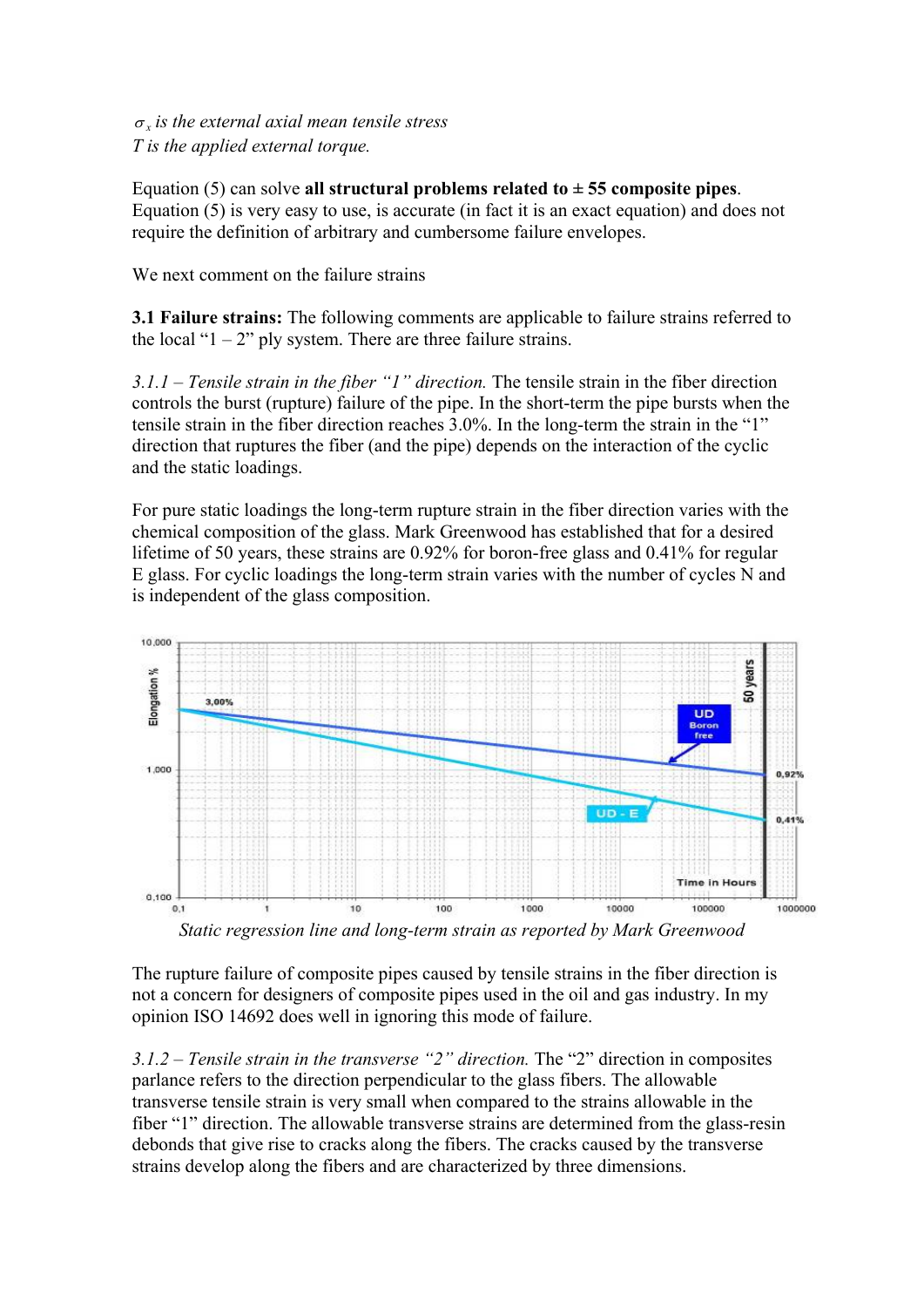- The crack length "a" is determined by the pipe stiffness and the applied loading. Large fluid pressures produce long cracks. However, according to fracture mechanics, the crack length "a" is stationary under static loads. This is not the case for cyclic loads. Under cyclic loadings the length "a" is not stationary and the cracks increase in length with the number of cycles N.
- The crack opening " $\Delta$ " is also controlled by the applied loading and the pipe stiffness. For equal pressure loads the pipe having lower stiffness develops wider cracks. The crack opening " $\Delta$ " is stationary and does not grow even under cyclic loads. For any given load (cyclic or otherwise), the crack opening "Δ" is stationary as determined by the constant pressure and constant pipe stiffness.
- The crack spacing "δ" measures the number of cracks per unit length, or the crack density in the pipe wall. The crack density is a good measure of the damage that is done to the composite. Cyclic loadings are particularly damaging and, given enough cycles, can produce high crack densities.

The cracks we have just described are essential to the understanding of pipe failure. The pipe weeps when the water seeps through the pathways that are formed from these cracks. For the pathway to form, the crack length "a", the opening "Δ" and the spacing "δ" must interact to form a passage for the water.

- Under static loads there is a "critical" strain below which the cracks do not coalesce and the pathways do not form. **We call this critical static strain the threshold weep strain.** Under static loads the cracks do not grow. And below the threshold strain, the cracks do not coalesce. Therefore, the **pipe never weeps**  under static loads and below the threshold weep strain.
- Under cyclic loads the cracks maintain their openings, but grow in length and decrease in spacing. The crack openings are controlled by the pipe stiffness and do not change. Eventually, however, the crack growth from the cyclic loading will form the pathway for the water and the pipe will weep. There is no threshold weep strain for cyclic loads.

*3.1.3 – Shear strain.* The shear strains do not open cracks and do not cause weeping. The transverse tensile strains are the only strains that can open cracks and cause weeping. Composite pipes are not expected to weep in shear.

Table 1 summarizes the failure strains

| Type of strain                   | Short-term rupture | 50 years failure                                |
|----------------------------------|--------------------|-------------------------------------------------|
| Tensile in the 1 direction       | $3.00\%$           | Boron-free glass 0,92%<br>Regular E glass 0,41% |
| Tensile in the 2 direction $(*)$ | 0.25%              | Depends on number of cycles                     |
| In-ply shear strain $(*)$        | Not applicable     | Not applicable                                  |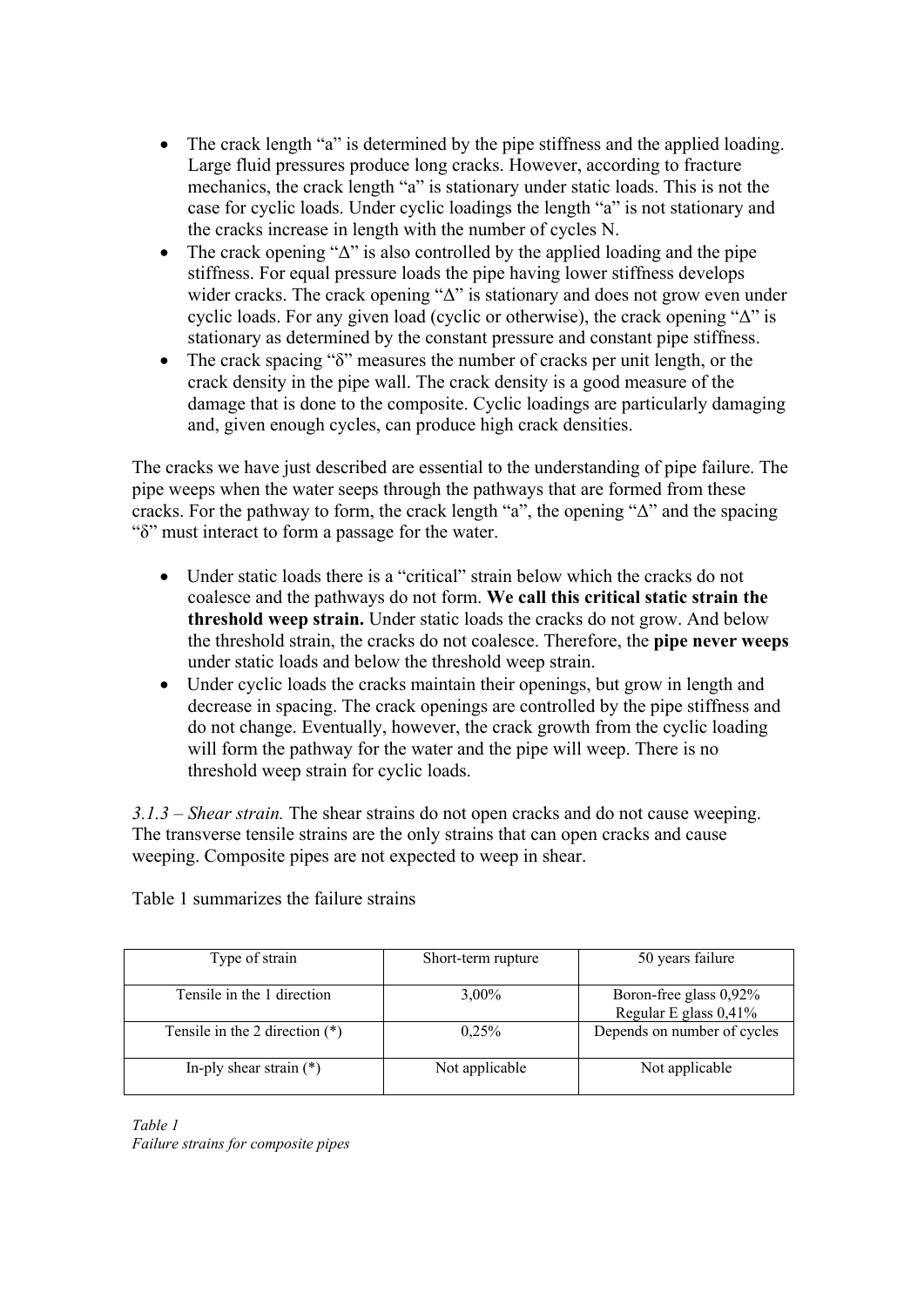*(\*) Note that the strain that weeps the pipe is the transverse tensile strain. The in-ply shear strain is not relevant for weep.* 

*3.1.4 Strains from static loadings.* The transverse tensile strain  $\epsilon_2$  controls the weep failure.

- If the transverse tensile strain is less than the threshold weep strain, the pathway will not form and the pipe will not weep.
- If the transverse tensile strain is above the threshold, the pathway will form and the pipe will weep. The weep time is the time taken by the water to travel through the tortuous pathway in the pipe wall. The weep time is actually a travel time.

The weep regression lines developed by the ASTM D 2992 B test protocol measure the time for the water to travel the stationary pathway formed by the coalesced cracks. This, of course, is true only if the transverse tensile strains  $\epsilon_2$  are larger than the threshold. **The weep time from the regression lines is nothing more than a travel time** and should not be interpreted as progressive deterioration of the pipe under static loads.

The travel time is not a basic material property. For one thing it varies with the pipe thickness. The travel time measured by the ASTM D 2992 B regression lines should not be used to design pipes. Instead, the pipe design should be based on the threshold weep strain.

*3.1.5 Strains from cyclic loads.* Under cyclic loads the transverse crack length "a" grows and the crack distance "δ" decreases until the cracks eventually coalesce and form the dreaded pathway. When that happens, the pipe starts the weep process. There is no threshold weep strain for cyclic loads. Given enough time, or enough cycles, all pipes under cyclic loads will weep.

The weep time for cyclic loadings is obtained by adding two times:

## $[weep \ time] = [coalescence \ time] + [travel \ time]$

- *Travel time.* The regression line developed in ASTM D 2992 A can predict the travel time for pipes with cracked plies. We say this with confidence, since the ASTM D 2992 A test protocol requires the application of test strains that are so high as to certainly crack the plies. The plies must be cracked before the water starts its travel. The travel time can be predicted using the ASTM D 2992 A regression lines.
- *Coalescence time.* The critical question to ask here is, how long will the tensile cyclic strain  $\Delta \epsilon_2$  take to grow and coalesce transverse cracks in originally whole plies? We call this time the coalescence time. The coalescence time may be computed by the unified equation and is beyond the scope of this paper. The interested reader should refer to the Unified Equation.

The reader should keep in mind that no weeping will occur unless the UD ply is ruptured in the transverse direction. The transverse cracks may cause weep failure, but will not cause pipe rupture. Pipe rupture, as noted earlier, requires rupture of the fibers in the 1 direction.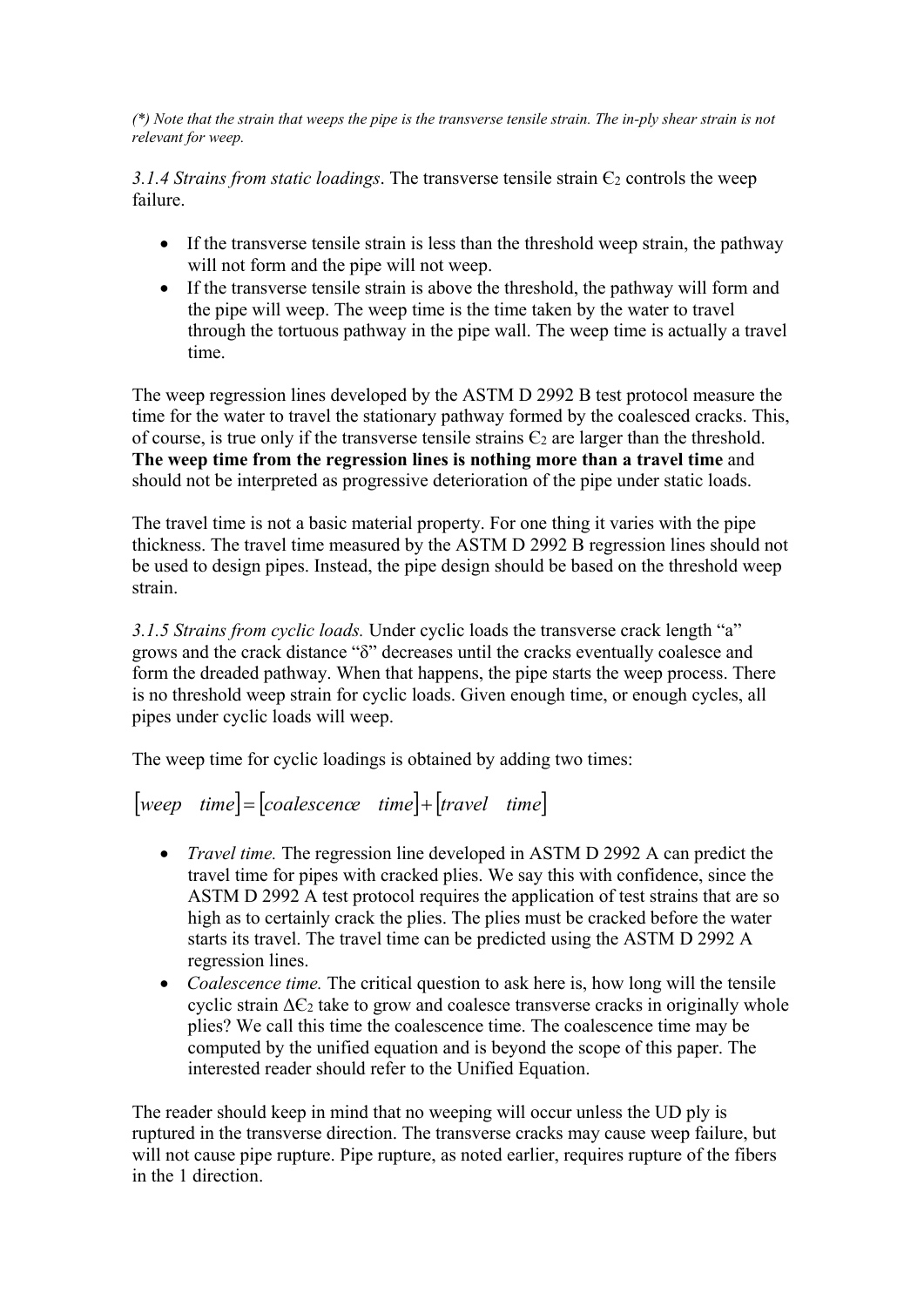**4 Sample calculations.** We next apply equation (5) and table 1 to several special cases.

**4.1** *ASTM D 2105:* The external loading in this case consists of just the axial tensile axial stress. Therefore, from equation (5)

$$
\begin{bmatrix} \varepsilon_1 \\ \varepsilon_2 \\ \gamma_{12} \end{bmatrix} = \begin{bmatrix} 0,06 & 0,26 & \pm 0,47 \\ 0,57 & -0,09 & \mp 0,47 \\ \mp 1,42 & \pm 1,00 & -0,34 \end{bmatrix} \times \begin{bmatrix} \frac{P \times \Phi}{4 \times t} + \sigma_x \\ \frac{P \times \Phi}{2 \times t} \\ \frac{2 \times T}{\pi \times \Phi^2 \times t} \end{bmatrix}
$$
(5)

By taking  $P = 0$  and  $T = 0$  we obtain

|  |  |  | $\begin{bmatrix} \varepsilon_1 \\ \varepsilon_2 \\ \gamma_{12} \end{bmatrix} = \begin{bmatrix} 0.06 & 0.26 & \pm 0.47 \\ 0.57 & -0.09 & \mp 0.47 \\ \mp 1.42 & \pm 1.00 & -0.34 \end{bmatrix} \times \begin{bmatrix} 10^{-5} \\ 0 \end{bmatrix} \times \begin{bmatrix} \sigma_x \\ 0 \\ 0 \end{bmatrix}$ | $\begin{bmatrix} 0 \\ 1 \end{bmatrix}$ |
|--|--|--|----------------------------------------------------------------------------------------------------------------------------------------------------------------------------------------------------------------------------------------------------------------------------------------------------------|----------------------------------------|

Expanding the above we obtain  $\varepsilon_2 = 0.57 \times 10^{-5} \times \sigma_x$ .

From table 1 we take  $\epsilon_2$  = 0.25% as the rupture transverse tensile strain. Therefore, the axial tensile stress that would fail the pipe in the short-term is

 $(\sigma)_x^{short-term} = \frac{1}{0.57 \times 10^{-5}} \times 0.0025 = 440 kg / cm^2$  $(\sigma)^{short-term}_{x} = \frac{1}{0.57 \times 10^{-5}} \times 0.0025 = 440 kg / cm$ 

This is a very simple and direct calculation. The reader is invited to compare this approach with that from the failure envelop.

*4.2 Split disc test:* The loading in this case is the mean tensile hoop stress applied by the disc.

$$
\begin{bmatrix} \varepsilon_1 \\ \varepsilon_2 \\ \gamma_{12} \end{bmatrix} = \begin{bmatrix} 0.06 & 0.26 & \pm 0.47 \\ 0.57 & -0.09 & \mp 0.47 \\ \mp 1.42 & \pm 1.00 & -0.34 \end{bmatrix} \times \begin{bmatrix} 10^{-5} \\ \varepsilon_2 \end{bmatrix} \times \begin{bmatrix} 0 \\ \sigma_y \\ 0 \end{bmatrix}
$$

From table 1 we can take the short-term rupture strain in the fiber direction as 3.0%. From this we obtain

$$
(\sigma)^{short-term}_{y} = \frac{1}{0.26 \times 10^{-5}} \times 0.03 = 11538 \text{kg / cm}^2 \text{ (tensile stress to rupture the glass fibers)}
$$

The split disc test applies only hoop loads to the specimen. Hoop loads do not fail the pipe in the 2 direction and therefore the split disc test cannot be used to measure the threshold weep strain.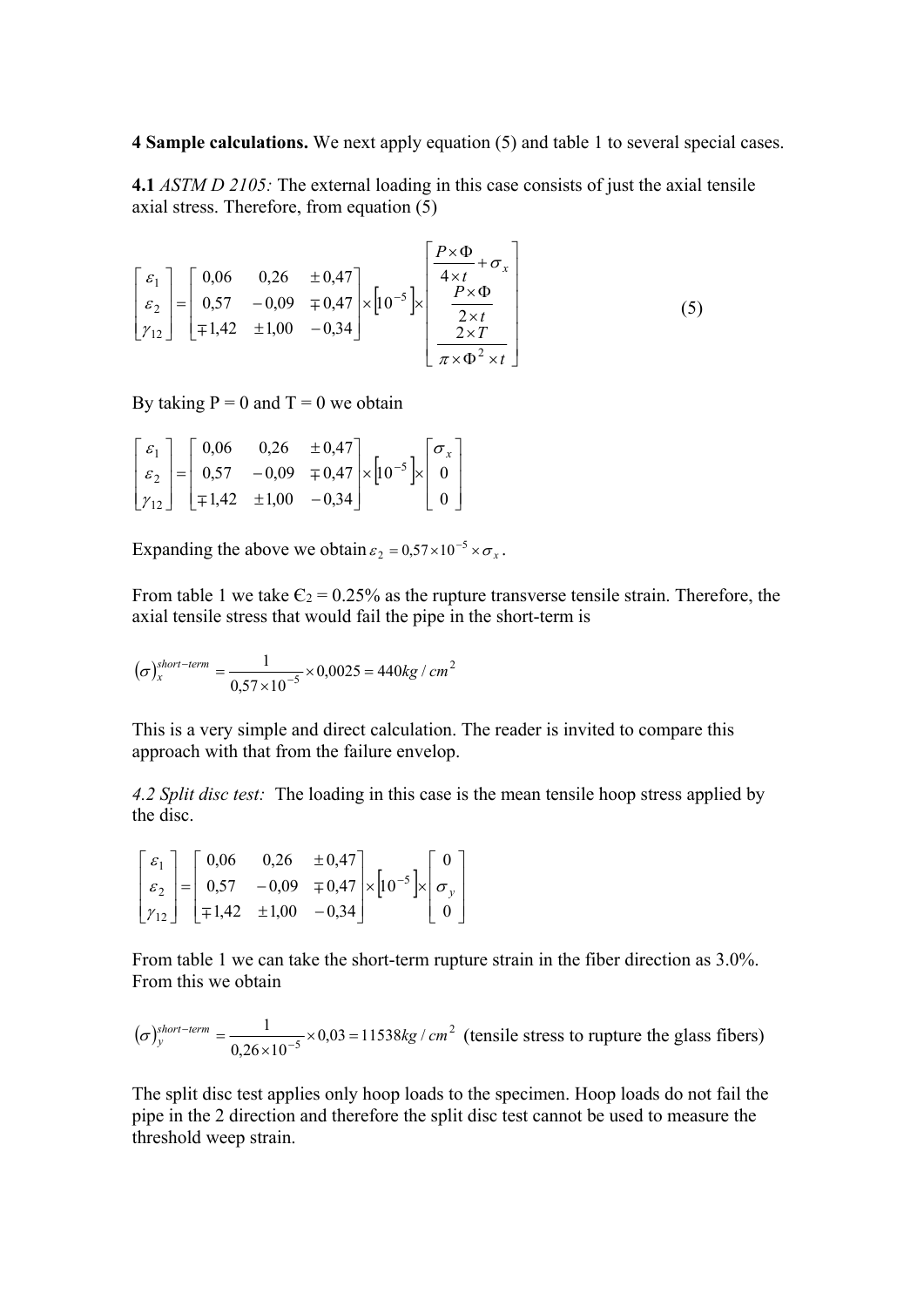*4.3 Above ground pipes:* The complete loading case for above ground pipes contemplates an applied tensile axial stress " $\sigma_x$ ", an internal pressure "P" and a torque "T". The complete equation, equation (5), is repeated below to facilitate the reading

$$
\begin{bmatrix} \varepsilon_1 \\ \varepsilon_2 \\ \gamma_{12} \end{bmatrix} = \begin{bmatrix} 0,06 & 0,26 & \pm 0,47 \\ 0,57 & -0,09 & \mp 0,47 \\ \mp 1,42 & \pm 1,00 & -0,34 \end{bmatrix} \times \begin{bmatrix} p \times \Phi \\ \frac{4 \times t}{4 \times t} + \sigma_x \\ \frac{P \times \Phi}{2 \times t} \\ \frac{2 \times r}{\pi \times \Phi^2 \times t} \end{bmatrix}
$$
(5)

The above can be rearranged to give

$$
\begin{bmatrix} \varepsilon_1 \\ \varepsilon_2 \\ \gamma_{12} \end{bmatrix} = \begin{bmatrix} 0,15 & 0,06 & \pm 0,30 \\ 0,10 & 0,57 & \mp 0,30 \\ \pm 0,15 & \mp 1,42 & -0,22 \end{bmatrix} \times \begin{bmatrix} 0.5 \\ 0.5 \end{bmatrix} \times \begin{bmatrix} \frac{P \times \Phi}{t} \\ \frac{\sigma_x}{\Phi^2 \times t} \end{bmatrix}
$$
(6)

*4.4 Torque analysis:* Equation (6) can be used to assess the effect of the torque "T". Expanding equation (6) we obtain

$$
\begin{bmatrix} \varepsilon_1 \\ \varepsilon_2 \\ r_{12} \end{bmatrix} = \begin{bmatrix} 0.15 \frac{P\Phi}{t} & + & 0.06\sigma_x & \pm & 0.30 \frac{T}{\Phi^2 t} \\ 0.10 \frac{P\Phi}{t} & + & 0.57\sigma_x & \mp & 0.30 \frac{T}{\Phi^2 t} \\ \pm 0.15 \frac{P\Phi}{t} & \mp & 1.42\sigma_x & - & 0.22 \frac{T}{\Phi^2 t} \end{bmatrix} \times [10^{-5}]
$$

This equation can be used to compare the strains from the torque with the strains from the fluid pressure. By comparing these strains we can decide whether or not to ignore the torque.

Suppose we ignore torques producing strains that are less than 5.0% of the strains arising from the internal pressure P.

For strains in the fiber direction our criterion establishes that the torque should be ignored if

$$
0,30\frac{T}{\Phi^2 t} < 0,05 \times 0,15\frac{P\Phi}{t}
$$

## $T < 0.025 \times P\Phi^{3}$

For strains transverse to the fibers our criterion gives

$$
0,30 \frac{T}{\Phi^2 t} < 0,05 \times 0,10 \frac{P\Phi}{t}
$$